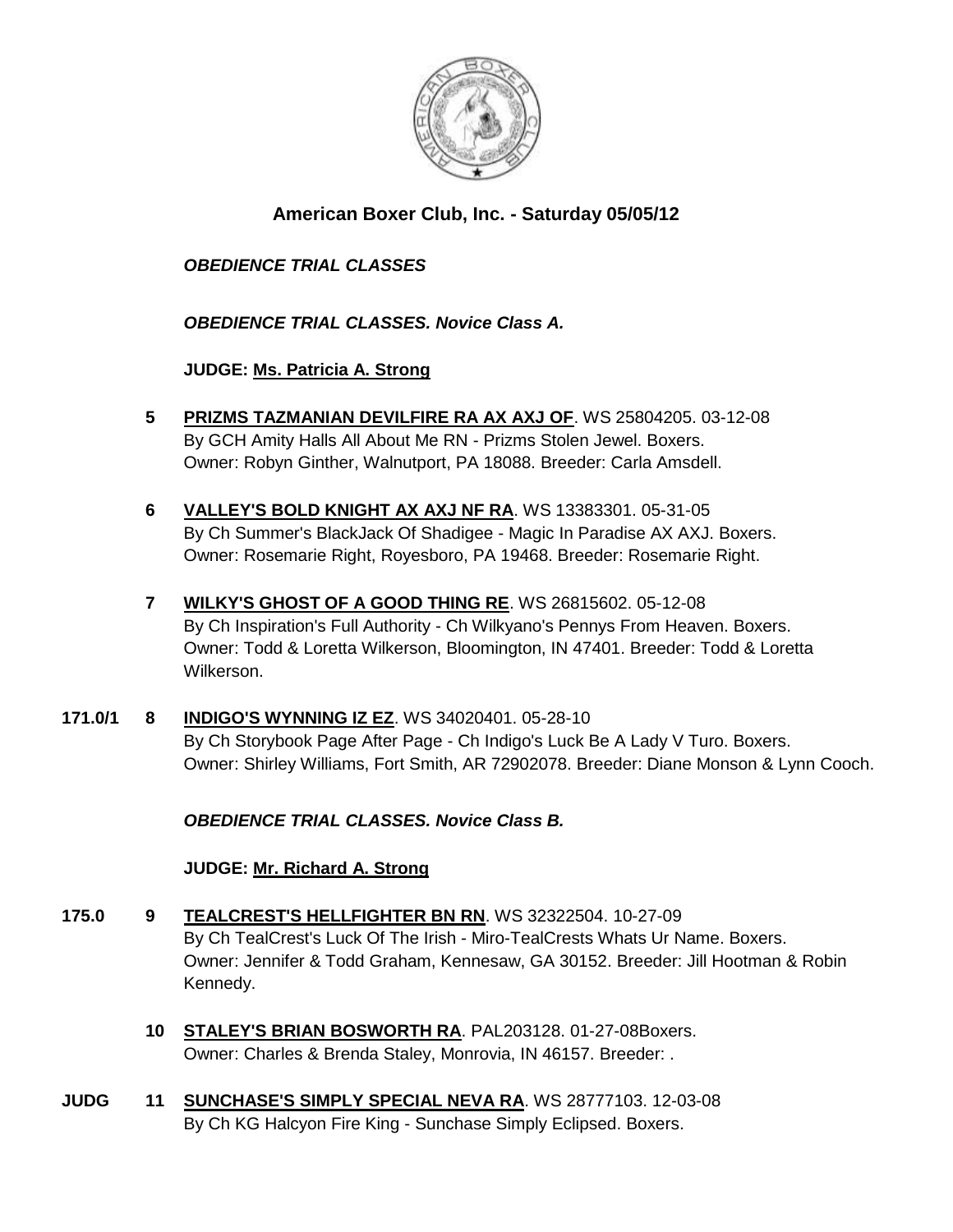Owner: Brenda Staley, Monrovia, IN 46157. Breeder: Rhoda Goselin.

- **12 [ORION'S PRIDE OF SHAWSHANK CD RE](http://www.infodog.com/files/bdogrsl1.prg;makc=PAL159342;mdog=Orion_s_Pride_Of_Shawshank_CD_RE;wins=all)**. PAL159342. 10-24-04Boxers. Owner: Susan Wooden, Carmel, IN 46032. Breeder: .
- **176.0 14 [VALENTE'S SHOT IN THE DARK RN BN](http://www.infodog.com/files/bdogrsl1.prg;makc=WS%2034076405;mdog=Valente_s_Shot_In_The_Dark_RN_BN;wins=all)**. WS 34076405. 04-27-10 By Ch Haberl's Heart Acre Bluesman BN RE CD - Savage's Frolicsome Angel. Boxers. Owner: Michele Valente, Oviedo, FL 32765. Breeder: Stacey Savage. (B J Barnhart, Agent).
- **A 15 [JESTIC'S TEMPEST IN A TEAPOT](http://www.infodog.com/files/bdogrsl1.prg;makc=WS%2037718201;mdog=Jestic_s_Tempest_In_A_Teapot;wins=all)**. WS 37718201. 06-01-11 By Ch Faerdorn Dust Buster - Ch Jestic's After The Storm. Boxers. Owner: Danielle & Sally Keller, Yacolt, WA 986750499. Breeder: Sally & Danielle Keller.
- **JUDG 16 [CH FIRESTAR'S INDIAN WARRIOR RN](http://www.infodog.com/files/bdogrsl1.prg;makc=WS%2023151705;mdog=Ch_Firestar_s_Indian_Warrior_RN;wins=all)**. WS 23151705. 08-14-07 By Ch Garnsey's High Tide - Ch Firestar's Indian Summer CD RN. Boxers. Owner: Sandra J Johnson & Diane E Boyle, Lemont, IL 604394633. Breeder: Sandra J Johnson & Diane E Boyle. (Christa Cook, Agent).
- **170.0 17 [BRUSH HILLS SOMETHIN'S SWEET M'NM](http://www.infodog.com/files/bdogrsl1.prg;makc=WS%2026298806;mdog=Brush_Hills_Somethin_s_Sweet_M_NM;wins=all)**. WS 26298806. 06-05-08 By Landfall's Somethin's Up At Brush Hill - Lady Elizabeth Lily Of The Valley. Boxers. Owner: Mary Hickey & Ellen Bradley, Abington, MA 023511077. Breeder: Carole McLellan.
- **197.5/1/H 18 [SUNCHASE'S CADILLAC BLACK](http://www.infodog.com/files/bdogrsl1.prg;makc=WS%2035563708;mdog=Sunchase_s_Cadillac_Black;wins=all)**. WS 35563708. 10-14-10 By Ch Breezewoods Lord Of Wystmont CDX - Sunchases Little Black Dress UDX AX AXJ RA NF OM1. Boxers. Owner: Tracy L Hendrickson & Rhoda Briouillette, Broken Arrow, OK 740129426. Breeder: Tracy Hendrickson.
- **197.0/2 19 [SUNCHASE'S RUNNING THE RED](http://www.infodog.com/files/bdogrsl1.prg;makc=WS%2035563706;mdog=Sunchase_s_Running_The_Red;wins=all)**. WS 35563706. 10-14-10 By Ch Breezewood's Lord Of Wystmont CDX - Sunchase's Little Black Dress UDX RA AXJ AX OM1 NF. Boxers. Owner: Tracy L Hendrickson & Rhoda Brouillette, Broken Arrow, OK 740129426. Breeder: Tracy Hendrickson.
- **191.5/3 20 [BOXNEN'S IKEA](http://www.infodog.com/files/bdogrsl1.prg;makc=WS%2035045303;mdog=Boxnen_s_Ikea;wins=all)**. WS 35045303. 09-04-10 By Flirtin Capina - Boxnen's Fresca Ilona. Boxers. Owner: Minna Nousiainen-Becher, Appleton, WI 54952. Breeder: Minna Nousiainen-Becher.
- **177.0/4 21 [SUNCHASE'S SMACK ME BLACK CD RN](http://www.infodog.com/files/bdogrsl1.prg;makc=WS%2035563702;mdog=Sunchase_s_Smack_Me_Black_CD_RN;wins=all)**. WS 35563702. 10-14-10 By Ch Breezewoods Lord Of Wystmont CDX RE - Sunchase's Little Black Dress UDX OM1 RA OA AXJ. Boxers. Owner: Robin Vaughan & Tracy Hendrickson & Rhoda Goselin-Brouillette, West Fork, AR 72774. Breeder: Tracy Hendrickson & Rhoda Goselin-Brouillette.
- **A 22 [CH PEARLISLE'S SEVEN TOKENS](http://www.infodog.com/files/bdogrsl1.prg;makc=WS%2023011201;mdog=Ch_Pearlisle_s_Seven_Tokens;wins=all)**. WS 23011201. 07-07-07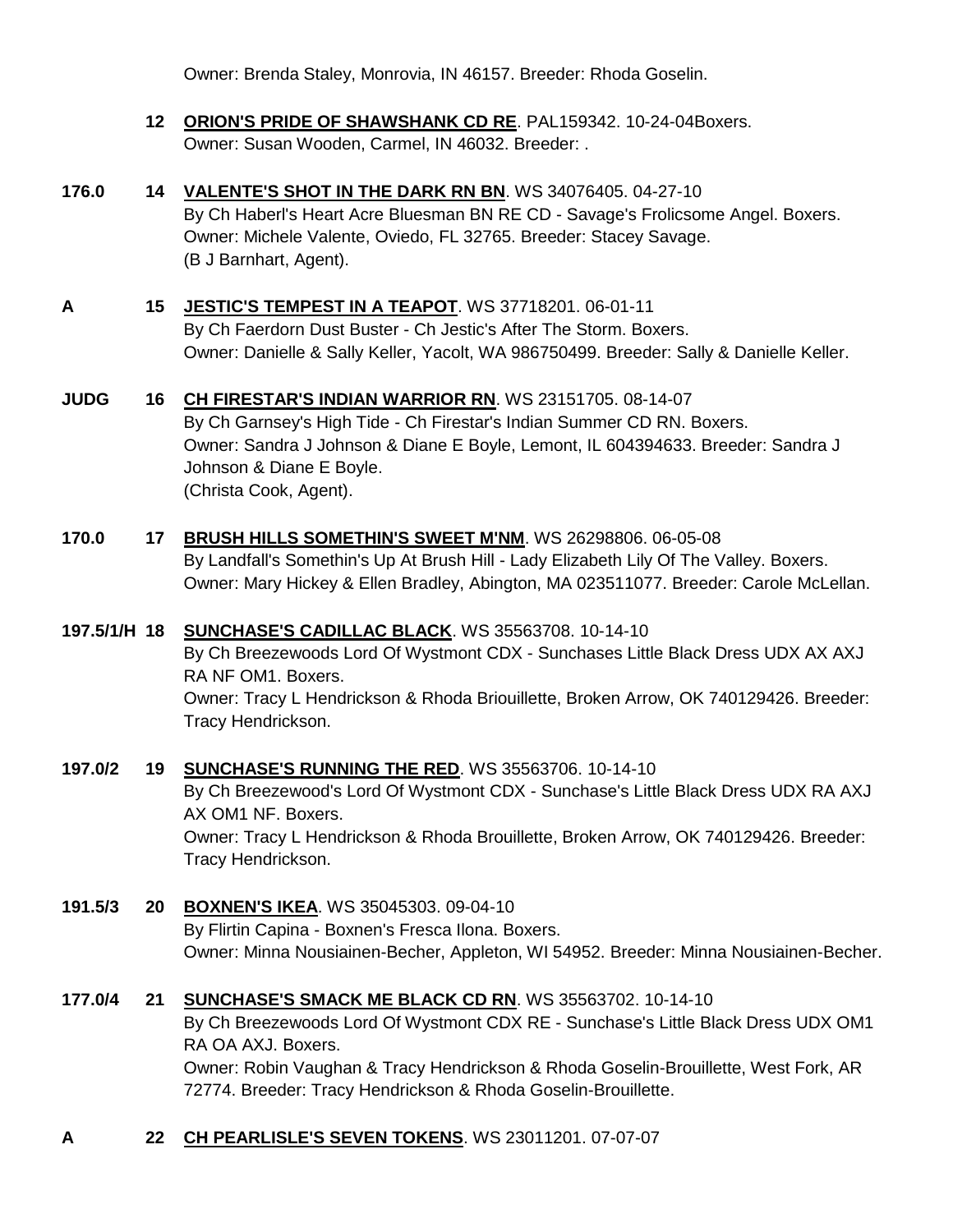By Ch Shadow's Nairobi - Ch Pearlisle Replica Of Standing-O. Boxers. Owner: Dr Robert C Hallock & Grace Hallock, Cheshire, CT 06410. Breeder: Dr Robert C Hallock & Grace Hallock.

*OBEDIENCE TRIAL CLASSES. Open Class A.*

**JUDGE: [Mr. Richard A. Strong](http://www.infodog.com/judges/2197/juddat.htm)**

- **23 [ORION'S ENAY H C-OH-THREE CD RAE](http://www.infodog.com/files/bdogrsl1.prg;makc=PAL153659;mdog=Orion_s_Enay_H_C-oh-three_CD_RAE;wins=all)**. PAL153659. 10-13-04 By Ch Kami-Ko N'Kini Woodview Lariat - Higo's Total Effects. Boxers. Owner: Susan Wooden, Carmel, IN 46032. Breeder: JoAnn Albright.
- **24 [CH TEALCREST'S LUCK OF THE IRISH CD RA OA OAJ CA](http://www.infodog.com/files/bdogrsl1.prg;makc=WS%2013710701;mdog=Ch_TealCrest_s_Luck_Of_The_Irish_CD_RA_OA_OAJ_CA;wins=all)**. WS 13710701. 05-20-05 By Ch MaSue's Out Of Luck - Ch TealCrest's Pennys From Heaven CDX RA MX MXJ. Boxers. Owner: Jill Hootman, Clarksville, TN 37040. Breeder: Jill Hootman. (Sherry Canciamille, Agent).
- **25 [CH BREHO NO HOLDING BACK CD RA](http://www.infodog.com/files/bdogrsl1.prg;makc=WS%2020651501;mdog=Ch_Breho_No_Holding_Back_CD_RA;wins=all)**. WS 20651501. 02-03-07 By Ch Encore's Crimson Tide - Ch Breho I Bee Jam'n At Keepsake. Boxers. Owner: Robin Vaughan & Brenda Stuckey & Theresa Galle, West Fork, AR 72774. Breeder: Brenda Stuckey & CJ Middlebrooks & Theresa Galle.
- **26 [STUDIO BIG SHANTY GERTRUDE MAE RA CD](http://www.infodog.com/files/bdogrsl1.prg;makc=WS%2018326901;mdog=Studio_Big_Shanty_Gertrude_Mae_RA_CD;wins=all)**. WS 18326901. 07-28-06 By Ch Raineylane's Reloaded - Telstar's Majestic Glory. Boxers. Owner: Jennifer Graham, Kennesaw, GA 30152. Breeder: Mike & Trina Ahlers.
- **27 [MISS SYDNEY PEARL HALL CD GN RAE OA AXJ NF](http://www.infodog.com/files/bdogrsl1.prg;makc=WS%2013121402;mdog=Miss_Sydney_Pearl_Hall_CD_GN_RAE_OA_AXJ_NF;wins=all)**. WS 13121402. 02-26-05 By Sir Syruss The Virus - Miss Sable Baby. Boxers. Owner: Debora & Randall Hall, Louisville, KY 402226645. Breeder: Jason Kidwell.
- **28 [FLIRTIN UPEA-URSULA](http://www.infodog.com/files/bdogrsl1.prg;makc=WS%2017674001;mdog=Flirtin_Upea-Ursula;wins=all)**. WS 17674001. 04-14-05 By Boks-Snas Hunter - Flirtin Sprintti. Boxers. Owner: Minna Nousiainen-Becher, Appleton, WI 54952. Breeder: Kristiina Kallio.

**29 [SHIRA'S KAHLUA SHE'S SO FREAKIN CUTE CD GN RAE OA OAJ](http://www.infodog.com/files/bdogrsl1.prg;makc=WS%2023774602;mdog=Shira_s_Kahlua_She_s_So_Freakin_Cute_CD_GN_RAE_OA_OAJ;wins=all)**. WS 23774602. 11- 03-07 By Can-Cia's Hard Day's Night - Remy Leadoo RN. Boxers.

Owner: Erin & Tom Rezmer, Lombard, IL 60148. Breeder: Kim Northcutt & Rose Northcutt.

## *OBEDIENCE TRIAL CLASSES. Open Class B.*

**JUDGE: [Ms. Patricia A. Strong](http://www.infodog.com/judges/19096/juddat.htm)**

**178.0/3 30 [TEALCREST'S HALF A SIXPENCE UDX RA MX MXJ](http://www.infodog.com/files/bdogrsl1.prg;makc=WS%2013710702;mdog=Tealcrest_s_Half_A_Sixpence_UDX_RA_MX_MXJ;wins=all)**. WS 13710702. 05-20-05 By Ch Masues Out Of Luck - Ch Tealcrest's Pennys From Heaven CDX RA MX MXJ.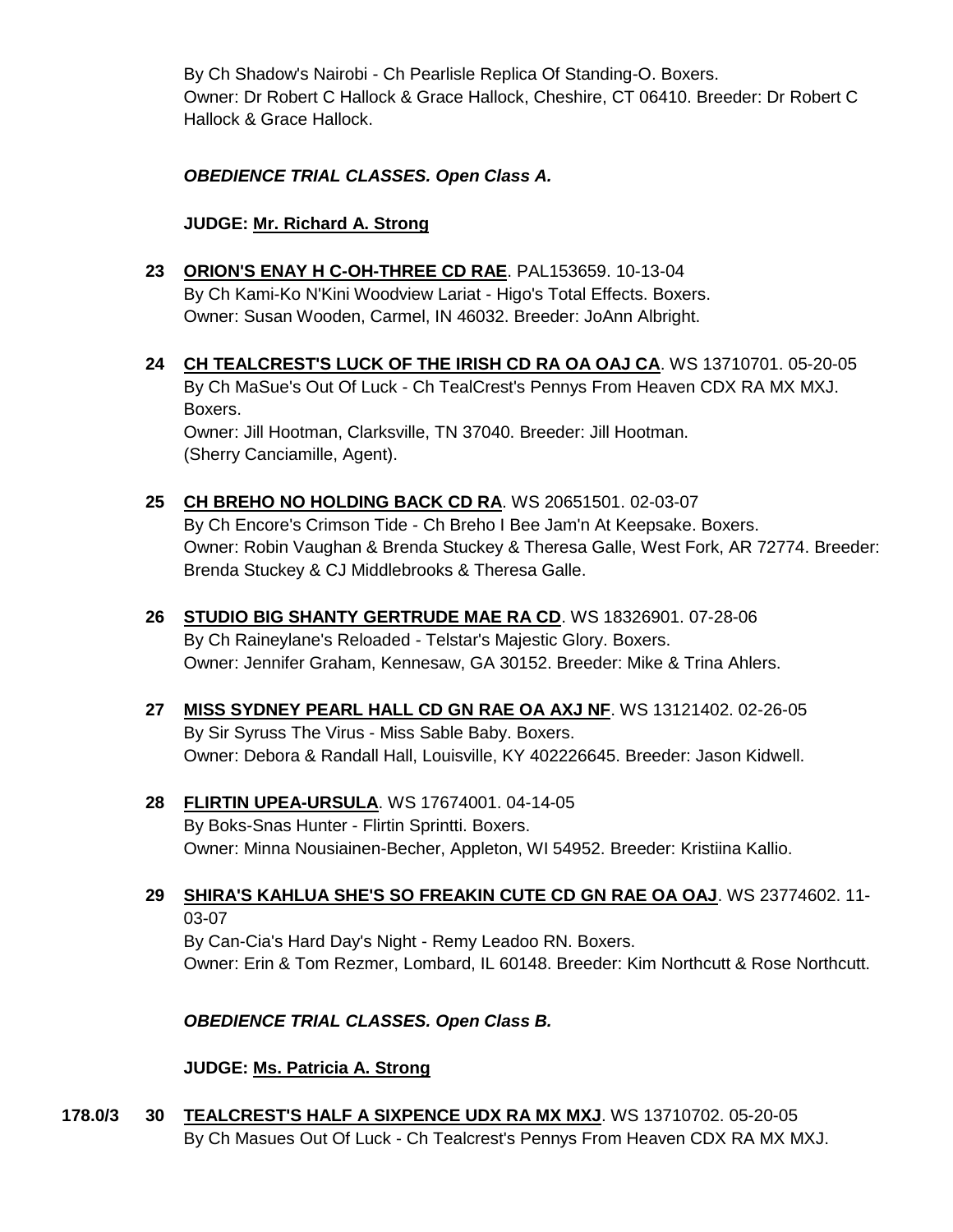Boxers. Owner: Mary Nee, Fairview Heights, IL 622083521. Breeder: Jill Hootman.

- **A 31 [CH HAPPY TAIL'S LET'S GET THIS PARTY STARTED GN CDX](http://www.infodog.com/files/bdogrsl1.prg;makc=WS%2027791701;mdog=Ch_Happy_Tail_s_Let_s_Get_This_Party_Started_GN_CDX;wins=all)**. WS 27791701. 09-05-08 By Ch Breezewood's Lord Of Wystmont CDX RE - Onesti's Happy Tails Debutante. Boxers. Owner: Susan M Naffzinger & Amy Bieri, Albany, IN 47320. Breeder: Amy Bieri.
	- **32 [SUNCHASE'S THE NEW BLACK UDX OA OAJ NF RN OM1](http://www.infodog.com/files/bdogrsl1.prg;makc=WS%2020398502;mdog=Sunchase_s_The_New_Black_UDX_OA_OAJ_NF_RN_OM1;wins=all)**. WS 20398502. 01-09-07 By Ch Sunchase's Zero To Hero UDX MX MXJ RA - Simply Cher. Boxers. Owner: Tracy L Hendrickson & Rhoda Brouillette, Broken Arrow, OK 74012. Breeder: Rhoda Brouillette.
- **193.5/1 33 [ANJA VON WALDSTADT CDX RE MX MXJ OF](http://www.infodog.com/files/bdogrsl1.prg;makc=WS%2020480303;mdog=Anja_Von_Waldstadt_CDX_RE_MX_MXJ_OF;wins=all)**. WS 20480303. 01-04-07 By Arames Vom Messingsberg - Josephine Von Bachbett VCD2 UD RE MX MXJ. Boxers. Owner: Renee Fulcer, Rockford, IL 61101. Breeder: Renee Fulcer.
- **190.0/2 34 [SUNCHASE'S SIMPLY LIGHTNING STRIKES TWICE UD AX AXJ](http://www.infodog.com/files/bdogrsl1.prg;makc=WS%2028777107;mdog=Sunchase_s_Simply_Lightning_Strikes_Twice_UD_AX_AXJ;wins=all)**. WS 28777107. 12-03- 08

By Ch KG Halcyon Fire King - Simply Eclipsed RN. Boxers. Owner: Tracy L Hendrickson & Rhoda Brouillette, Broken Arrow, OK 740129426. Breeder: Rhoda Brouillette.

**35 [SUNCHASE'S SIMPLY CAN CAN CAN CAN UD NF OA OAJ](http://www.infodog.com/files/bdogrsl1.prg;makc=WS%2028777101;mdog=Sunchase_s_Simply_Can_Can_Can_Can_UD_NF_OA_OAJ;wins=all)**. WS 28777101. 12-03-08 By Ch KG Halcyon Fire King - Simply Eclipsed RN. Boxers. Owner: Tracy L Hendrickson & Rhoda Brouilette, Broken Arrow, OK 740129426. Breeder: Rhoda Brouillette.

*OBEDIENCE TRIAL CLASSES. Utility Class A.*

## **JUDGE: [Ms. Patricia A. Strong](http://www.infodog.com/judges/19096/juddat.htm)**

- **36 [DADDY'S GIRL KILLIAN CDX RAE OA OAJ](http://www.infodog.com/files/bdogrsl1.prg;makc=WS%2014408301;mdog=Daddy_s_Girl_Killian_CDX_RAE_OA_OAJ;wins=all)**. WS 14408301. 08-06-05 By Rion's Xanadu - Shadoefaxs Crimson Silhouette. Boxers. Owner: Erin & Tom Rezmer, Lombard, IL 60148. Breeder: Sandee Leschewski.
- **33 [ANJA VON WALDSTADT CDX RE MX MXJ OF](http://www.infodog.com/files/bdogrsl1.prg;makc=WS%2020480303;mdog=Anja_Von_Waldstadt_CDX_RE_MX_MXJ_OF;wins=all)**. WS 20480303. 01-04-07 By Arames Vom Messingsberg - Josephine Von Bachbett VCD2 UD RE MX MXJ. Boxers. Owner: Renee Fulcer, Rockford, IL 61101. Breeder: Renee Fulcer.

## *OBEDIENCE TRIAL CLASSES. Utility Class B.*

**JUDGE: Mr. [Richard A. Strong](http://www.infodog.com/judges/2197/juddat.htm)**

**30 [TEALCREST'S HALF A SIXPENCE UDX RA MX MXJ](http://www.infodog.com/files/bdogrsl1.prg;makc=WS%2013710702;mdog=Tealcrest_s_Half_A_Sixpence_UDX_RA_MX_MXJ;wins=all)**. WS 13710702. 05-20-05 By Ch Masues Out Of Luck - Ch Tealcrest's Pennys From Heaven CDX RA MX MXJ. Boxers.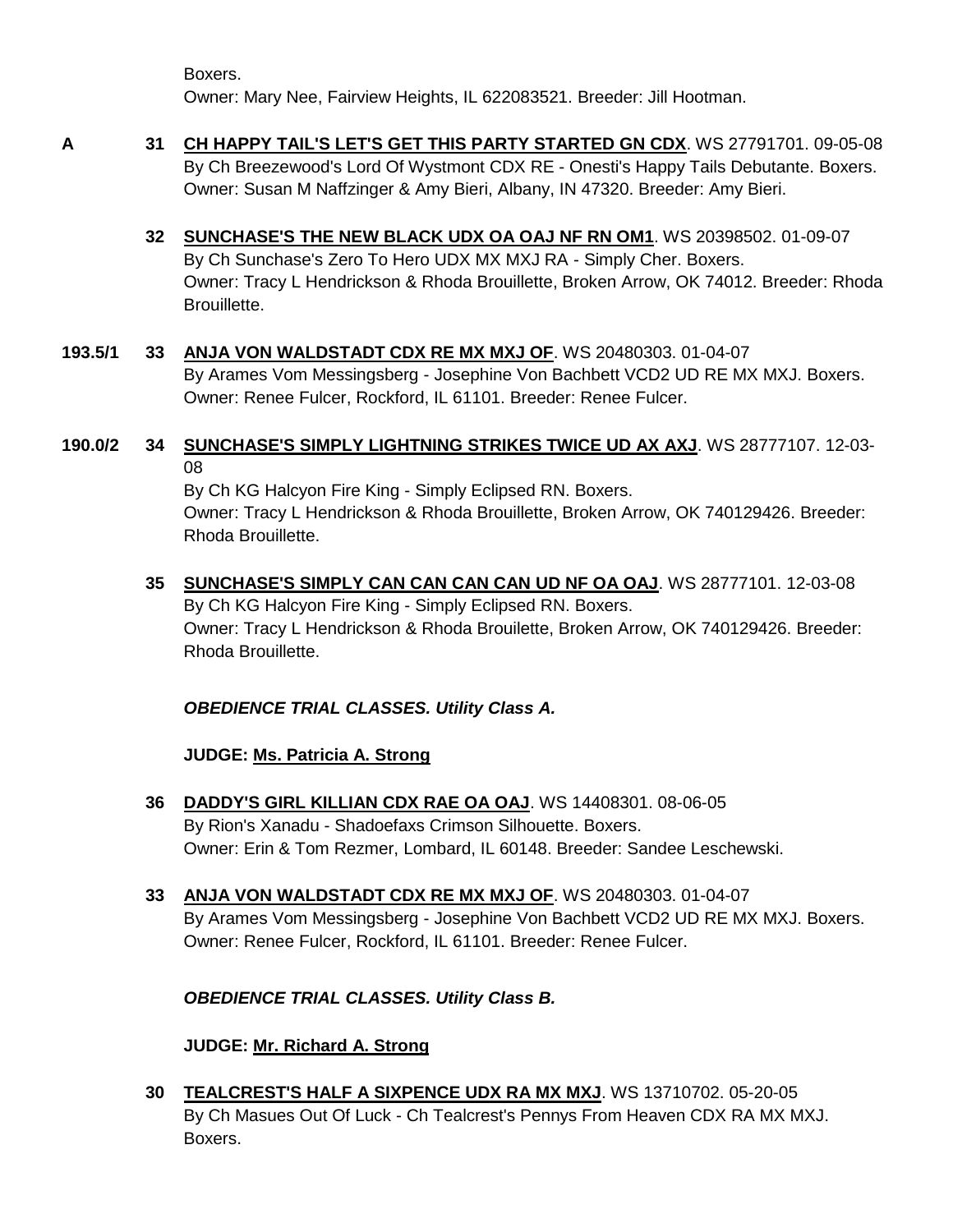Owner: Mary Nee, Fairview Heights, IL 622083521. Breeder: Jill Hootman.

- 
- **A 31 [CH HAPPY TAIL'S LET'S GET THIS PARTY STARTED GN CDX](http://www.infodog.com/files/bdogrsl1.prg;makc=WS%2027791701;mdog=Ch_Happy_Tail_s_Let_s_Get_This_Party_Started_GN_CDX;wins=all)**. WS 27791701. 09-05-08 By Ch Breezewood's Lord Of Wystmont CDX RE - Onesti's Happy Tails Debutante. Boxers. Owner: Susan M Naffzinger & Amy Bieri, Albany, IN 47320. Breeder: Amy Bieri.
	- **32 [SUNCHASE'S THE NEW BLACK UDX OA OAJ NF RN OM1](http://www.infodog.com/files/bdogrsl1.prg;makc=WS%2020398502;mdog=Sunchase_s_The_New_Black_UDX_OA_OAJ_NF_RN_OM1;wins=all)**. WS 20398502. 01-09-07 By Ch Sunchase's Zero To Hero UDX MX MXJ RA - Simply Cher. Boxers. Owner: Tracy L Hendrickson & Rhoda Brouillette, Broken Arrow, OK 74012. Breeder: Rhoda Brouillette.
	- **37 [SEMPER FI STEALING HOME CDX RE NA NAJ NAP NJP](http://www.infodog.com/files/bdogrsl1.prg;makc=WS%2001295804;mdog=Semper_Fi_Stealing_Home_CDX_RE_NA_NAJ_NAP_NJP;wins=all)**. WS 01295804. 07-17-02 By Ch Southgate's Judgement Day CD AX AXJ - Semper Fi Bryan's Song. Boxers. Owner: Dena M Hudson & Claudia Clifton, Marietta, GA 30062. Breeder: Claudia & Mike Clifton.
	- **34 [SUNCHASE'S SIMPLY LIGHTNING STRIKES TWICE UD AX AXJ](http://www.infodog.com/files/bdogrsl1.prg;makc=WS%2028777107;mdog=Sunchase_s_Simply_Lightning_Strikes_Twice_UD_AX_AXJ;wins=all)**. WS 28777107. 12-03- 08

By Ch KG Halcyon Fire King - Simply Eclipsed RN. Boxers. Owner: Tracy L Hendrickson & Rhoda Brouillette, Broken Arrow, OK 740129426. Breeder: Rhoda Brouillette.

- **35 [SUNCHASE'S SIMPLY CAN CAN CAN CAN UD NF OA OAJ](http://www.infodog.com/files/bdogrsl1.prg;makc=WS%2028777101;mdog=Sunchase_s_Simply_Can_Can_Can_Can_UD_NF_OA_OAJ;wins=all)**. WS 28777101. 12-03-08 By Ch KG Halcyon Fire King - Simply Eclipsed RN. Boxers. Owner: Tracy L Hendrickson & Rhoda Brouilette, Broken Arrow, OK 740129426. Breeder: Rhoda Brouillette.
- **191.5/1 38 [CH BRUSH HILL'S ALL RILED UP UD RN](http://www.infodog.com/files/bdogrsl1.prg;makc=WS%2017938002;mdog=Ch_Brush_Hill_s_All_Riled_Up_UD_RN;wins=all)**. WS 17938002. 06-23-06 By Ch Halcyon I Rest My Case - Brush Hill's Hanky Panky. Boxers. Owner: Jane Tully & Ellen Bradley, Canton, MA 02021. Breeder: Ellen Bradley & Garry Stein.

*OBEDIENCE TRIAL CLASSES. Beginner Novice Class A.*

## **JUDGE: [Mr. Richard A. Strong](http://www.infodog.com/judges/2197/juddat.htm)**

- **191.0/1 7 [WILKY'S GHOST OF A GOOD THING RE](http://www.infodog.com/files/bdogrsl1.prg;makc=WS%2026815602;mdog=Wilky_s_Ghost_Of_A_Good_Thing_RE;wins=all)**. WS 26815602. 05-12-08 By Ch Inspiration's Full Authority - Ch Wilkyano's Pennys From Heaven. Boxers. Owner: Todd & Loretta Wilkerson, Bloomington, IN 47401. Breeder: Todd & Loretta Wilkerson.
- **185.0/2 39 [SUNCHASE'S MAN IN BLACK RN](http://www.infodog.com/files/bdogrsl1.prg;makc=WS%2035563704;mdog=Sunchase_s_Man_In_Black_RN;wins=all)**. WS 35563704. 10-14-11

By Ch Breezewoods Lord Of Wystmont - Sunchases Little Black Dress UDX AXJ OA RA OM1. Boxers. Owner: Shirley Williams & Tracy L Hendrickson, Fort Smith, AR 72902078. Breeder: Tracy Hendrickson.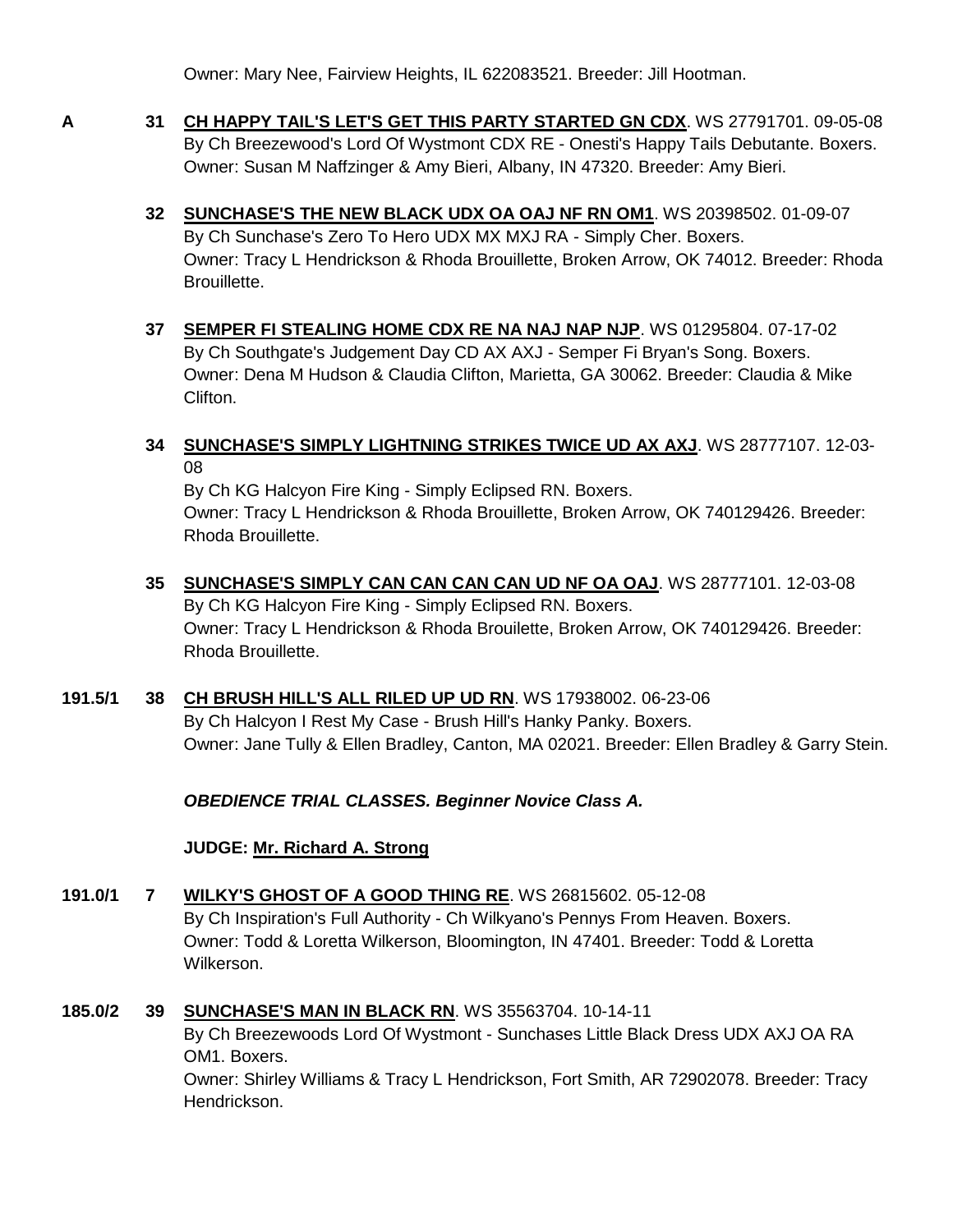#### *OBEDIENCE TRIAL CLASSES. Beginner Novice Class B.*

#### **JUDGE: [Mr. Richard A. Strong](http://www.infodog.com/judges/2197/juddat.htm)**

- **190.5/4 10 [STALEY'S BRIAN BOSWORTH RA](http://www.infodog.com/files/bdogrsl1.prg;makc=PAL203128;mdog=Staley_s_Brian_Bosworth_RA;wins=all)**. PAL203128. 01-27-08Boxers. Owner: Charles & Brenda Staley, Monrovia, IN 46157. Breeder: .
- **184.0 11 [SUNCHASE'S SIMPLY SPECIAL NEVA RA](http://www.infodog.com/files/bdogrsl1.prg;makc=WS%2028777103;mdog=Sunchase_s_Simply_Special_Neva_RA;wins=all)**. WS 28777103. 12-03-08 By Ch KG Halcyon Fire King - Sunchase Simply Eclipsed. Boxers. Owner: Brenda Staley, Monrovia, IN 46157. Breeder: Rhoda Goselin.
- **183.0 40 [HABERL'S LOVE OVER GOLD CA](http://www.infodog.com/files/bdogrsl1.prg;makc=WS%2031868202;mdog=Haberl_s_Love_Over_Gold_CA;wins=all)**. WS 31868202. 09-19-09 By Ch Guapo Soto - Ch Haberl's Forever Young CD RE. Boxers. Owner: MaryJane Alencewicz & B J Barnhart & JoAnn Haberl, Montverde, FL 34756. Breeder: MaryJane Alencewicz & B J Barnhart & J Haberl & Don Garrett.
- **194.0/3 41 [PEPRHL LIFE'S A DANCE WITH DEBLYN RN TD HICS](http://www.infodog.com/files/bdogrsl1.prg;makc=WS%2030844201;mdog=Peprhl_Life_s_A_Dance_With_DebLyn_RN_TD_HICs;wins=all)**. WS 30844201. 06-29-09 By Ch OTCH Regal's Heeere's Johnny UDX RN - Ch Peprhl Will You Dance Marbo CD RE AX AXJ OF. Boxers. Owner: Debra Owens & Caitlyn Owens & Sue Ann Thompson, Luther, IA 501520357. Breeder: Sue Ann Thompson.
- **186.5 27 [MISS SYDNEY PEARL HALL CD GN RAE OA AXJ NF](http://www.infodog.com/files/bdogrsl1.prg;makc=WS%2013121402;mdog=Miss_Sydney_Pearl_Hall_CD_GN_RAE_OA_AXJ_NF;wins=all)**. WS 13121402. 02-26-05 By Sir Syruss The Virus - Miss Sable Baby. Boxers. Owner: Debora & Randall Hall, Louisville, KY 402226645. Breeder: Jason Kidwell.
- **187.5 42 [HALL'S ANGEL OF MINE](http://www.infodog.com/files/bdogrsl1.prg;makc=PAL%20256182;mdog=Hall_s_Angel_Of_Mine;wins=all)**. PAL 256182. 01-03-10Boxers. Owner: Debora & Randall W Hall, Louisville, KY 402220000. Breeder: .
- **199.0/1 43 [SUNCHASE'S LITTLE PINK RIBBON](http://www.infodog.com/files/bdogrsl1.prg;makc=WS%2035563707;mdog=Sunchase_s_Little_Pink_Ribbon;wins=all)**. WS 35563707. 10-14-10 By Ch Breezewood's Lord Of Wystmont CDX - Sunchase's Little Black Dress UDX AX AXJ RA NF OM1. Boxers. Owner: Tracy L Hendrickson & Rhoda Brovillete, Broken Arrow, OK 740129426. Breeder: Tracy Hendrickson.
- **195.0/2 44 [DIXIE'S SOUTH'RN SUNSHINE RN](http://www.infodog.com/files/bdogrsl1.prg;makc=WS%2028640601;mdog=Dixie_s_South_rn_Sunshine_RN;wins=all)**. WS 28640601. 11-07-08 By Ch Regal Hitech Picasso Of Darvick CDX RN - Dixie's South'rn Magnolia UD RA. Boxers. Owner: Robin Vaughan, West Fork, AR 727742937. Breeder: Robin Vaughan.

#### *OBEDIENCE TRIAL CLASSES. Graduate Novice Class.*

#### **JUDGE: [Ms. Patricia A. Strong](http://www.infodog.com/judges/19096/juddat.htm)**

**45 [CH HABERL'S HEART ACRE BLUESMAN CD RE BN CA](http://www.infodog.com/files/bdogrsl1.prg;makc=WS%2010993903;mdog=Ch_Haberl_s_Heart_Acre_Bluesman_CD_RE_BN_CA;wins=all)**. WS 10993903. 11-04-04 By Ch Josha's Linebacker CD - Ch Banta-Riegel's Sizzlin Sensation CD RN. Boxers. Owner: MaryJane Alencewicz & Dr James & Priscilla Kilman & JoAnn Haberl, Montverde, FL 34756. Breeder: B J Barnhart & JoAnn Haberl.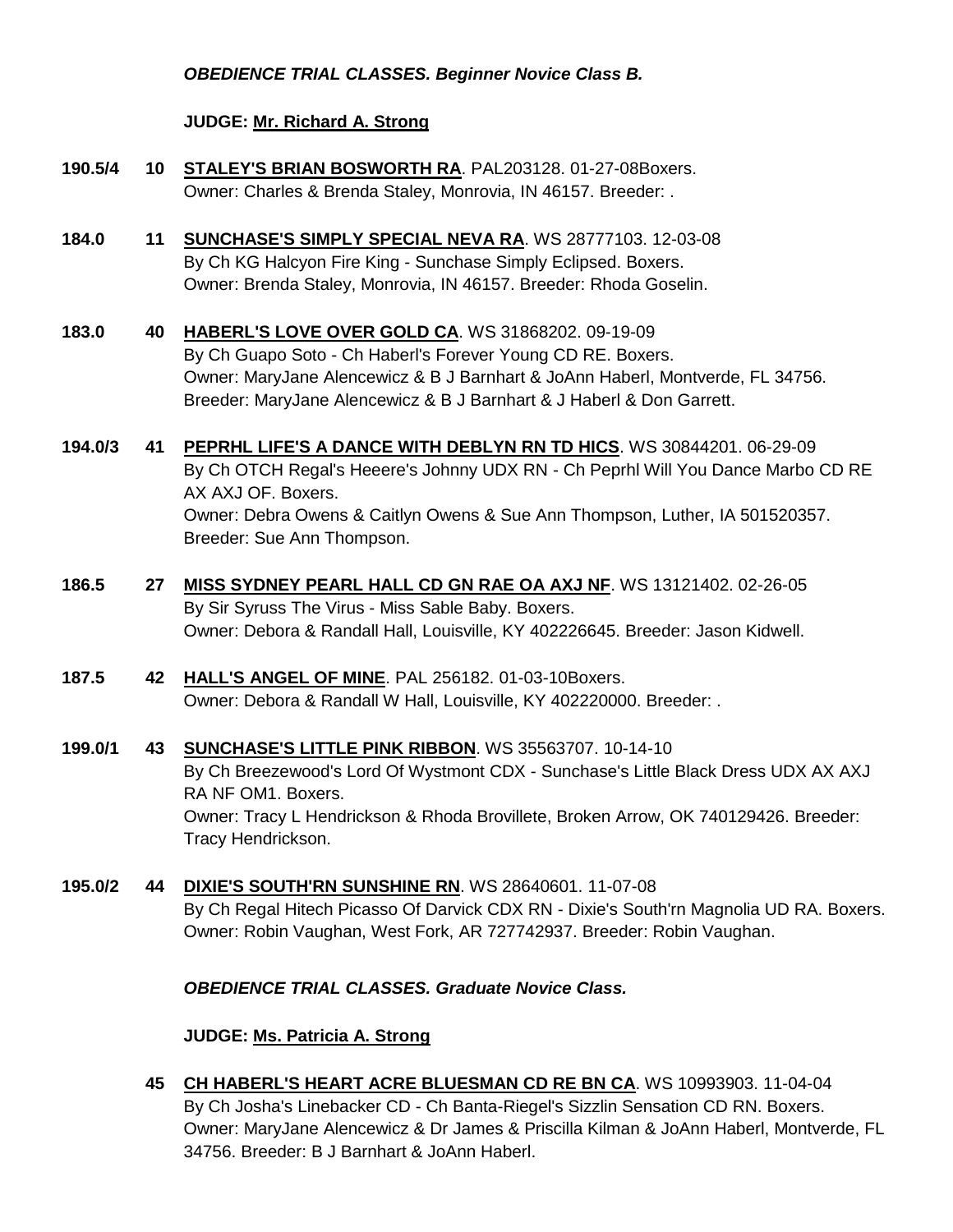(BJ Barnhart, Agent).

## *OBEDIENCE TRIAL CLASSES. Graduate Open Class.*

#### **JUDGE: [Ms. Patricia A. Strong](http://www.infodog.com/judges/19096/juddat.htm)**

**36 [DADDY'S GIRL KILLIAN CDX RAE OA OAJ](http://www.infodog.com/files/bdogrsl1.prg;makc=WS%2014408301;mdog=Daddy_s_Girl_Killian_CDX_RAE_OA_OAJ;wins=all)**. WS 14408301. 08-06-05 By Rion's Xanadu - Shadoefaxs Crimson Silhouette. Boxers. Owner: Erin & Tom Rezmer, Lombard, IL 60148. Breeder: Sandee Leschewski.

*OBEDIENCE TRIAL CLASSES. Brace Competition (Obedience).*

#### **JUDGE: [Ms. Patricia A. Strong](http://www.infodog.com/judges/19096/juddat.htm)**

- **183.0/1 36 [DADDY'S GIRL KILLIAN CDX RAE OA OAJ](http://www.infodog.com/files/bdogrsl1.prg;makc=WS%2014408301;mdog=Daddy_s_Girl_Killian_CDX_RAE_OA_OAJ;wins=all)**. WS 14408301. 08-06-05 By Rion's Xanadu - Shadoefaxs Crimson Silhouette. Boxers. Owner: Erin & Tom Rezmer, Lombard, IL 60148. Breeder: Sandee Leschewski.
- **183.0/1 29 [SHIRA'S KAHLUA SHE'S SO FREAKIN CUTE CD GN RAE OA OAJ](http://www.infodog.com/files/bdogrsl1.prg;makc=WS%2023774602;mdog=Shira_s_Kahlua_She_s_So_Freakin_Cute_CD_GN_RAE_OA_OAJ;wins=all)**. WS 23774602. 11- 03-07 By Can-Cia's Hard Day's Night - Remy Leadoo RN. Boxers. Owner: Erin & Tom Rezmer, Lombard, IL 60148. Breeder: Kim Northcutt & Rose Northcutt.
- **148.0/3 12 [ORION'S PRIDE OF SHAWSHANK CD RE](http://www.infodog.com/files/bdogrsl1.prg;makc=PAL159342;mdog=Orion_s_Pride_Of_Shawshank_CD_RE;wins=all)**. PAL159342. 10-24-04Boxers. Owner: Susan Wooden, Carmel, IN 46032. Breeder: .
- **148.0/3 23 [ORION'S ENAY H C-OH-THREE CD RAE](http://www.infodog.com/files/bdogrsl1.prg;makc=PAL153659;mdog=Orion_s_Enay_H_C-oh-three_CD_RAE;wins=all)**. PAL153659. 10-13-04 By Ch Kami-Ko N'Kini Woodview Lariat - Higo's Total Effects. Boxers. Owner: Susan Wooden, Carmel, IN 46032. Breeder: JoAnn Albright.
- **165.0/2 46 [BENCHMARK'S BLACK MAGIC CD OAJ NA NF](http://www.infodog.com/files/bdogrsl1.prg;makc=WS%2013163302;mdog=Benchmark_s_Black_Magic_CD_OAJ_NA_NF;wins=all)**. WS 13163302. 05-09-05 By Ch Kami-Ko N' Kini Woodview Lariat - Benchmarks Aurora Star. Boxers. Owner: Brenda Staley, Monrovia, IN 46157. Breeder: Ellen Ellerman & Brenda Staley.
- **165.0/2 7 [WILKY'S GHOST OF A GOOD THING RE](http://www.infodog.com/files/bdogrsl1.prg;makc=WS%2026815602;mdog=Wilky_s_Ghost_Of_A_Good_Thing_RE;wins=all)**. WS 26815602. 05-12-08 By Ch Inspiration's Full Authority - Ch Wilkyano's Pennys From Heaven. Boxers. Owner: Todd & Loretta Wilkerson, Bloomington, IN 47401. Breeder: Todd & Loretta Wilkerson.
- **103.0 27 [MISS SYDNEY PEARL HALL CD GN RAE OA AXJ NF](http://www.infodog.com/files/bdogrsl1.prg;makc=WS%2013121402;mdog=Miss_Sydney_Pearl_Hall_CD_GN_RAE_OA_AXJ_NF;wins=all)**. WS 13121402. 02-26-05 By Sir Syruss The Virus - Miss Sable Baby. Boxers. Owner: Debora & Randall Hall, Louisville, KY 402226645. Breeder: Jason Kidwell.
- **103.0 42 [HALL'S ANGEL OF MINE](http://www.infodog.com/files/bdogrsl1.prg;makc=PAL%20256182;mdog=Hall_s_Angel_Of_Mine;wins=all)**. PAL 256182. 01-03-10Boxers. Owner: Debora & Randall W Hall, Louisville, KY 402220000. Breeder: .